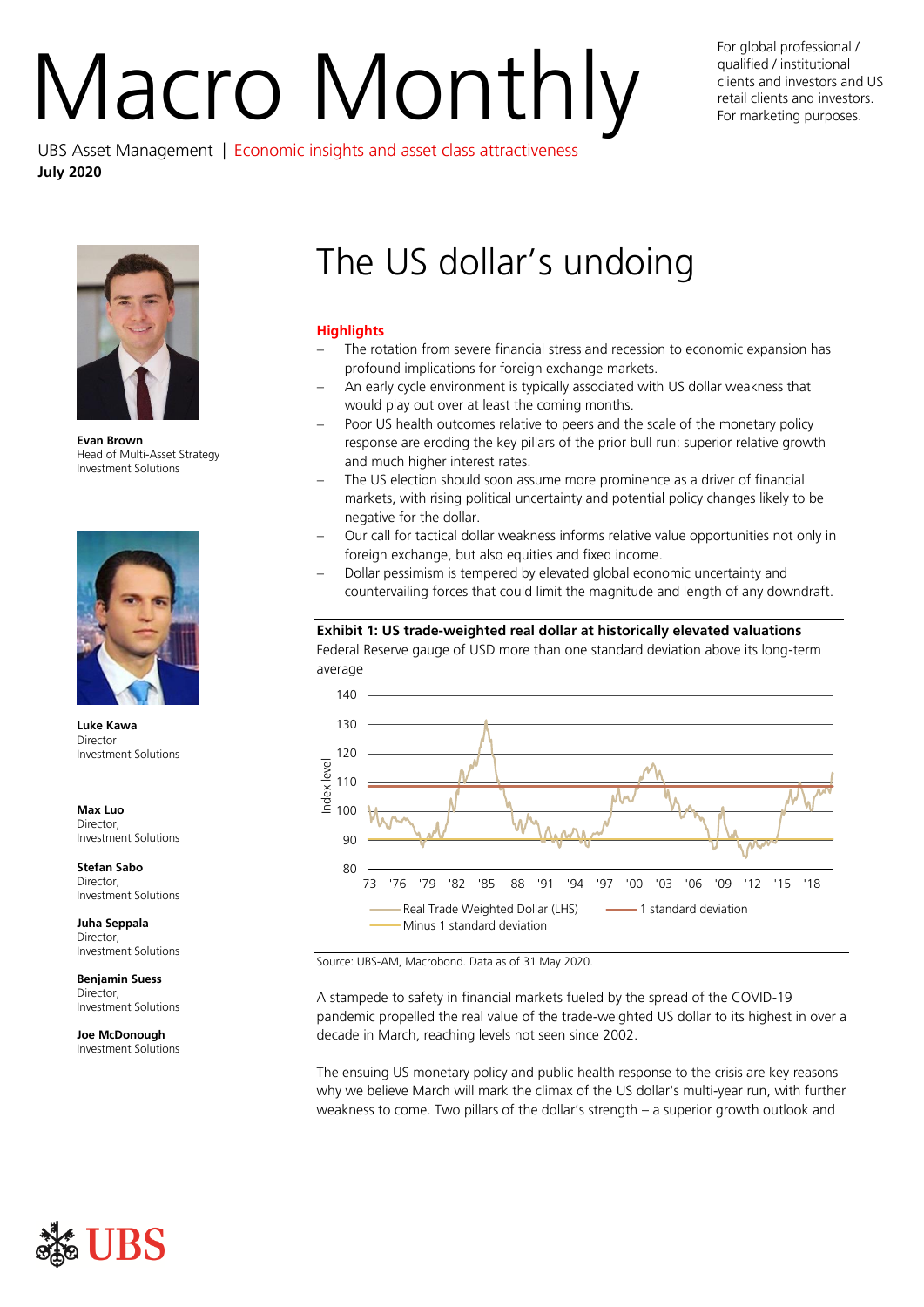substantial yield premium – have significantly eroded, while the promise of rising political uncertainty threatens to amplify USD headwinds over the tactical investment horizon.

# **Safety first**

Among advanced economies, the US is acutely vulnerable to a recovery that comes in fits and starts because of its subpar results in controlling the spread of the virus or instituting effective track and trace measures that would mitigate the impact of regional outbreaks.

# **Exhibit 2: US virus control is poor vs. most nations**

Confirmed COVID-19 cases per million people, 7-day average (Data are adjusted to align timing of initial peaks in cases by region.)





An absence of widespread shelter-in-place orders may not prevent deteriorating health outcomes from weighing on the US recovery. Localized lockdowns may still occur in areas where hospital capacity is overwhelmed. Consumers may become more cautious and forgo discretionary activities like dining at a restaurant. Data from restaurant reservations app OpenTable for cities which have recently seen a sharp uptick in cases suggest this trend may be taking hold. These regressions in curbing infection rates may also prompt companies to unilaterally close in certain 'hot spot' locations, as Apple has done in many southern states.

We expect these dynamics will foster lingering concerns that the US road to recovery will be bumpy compared to nations that have had more success in controlling the virus, such as Germany, South Korea, and Japan. This undercutting of the growth premium previously attached to the US dollar should occur in tandem with a downward adjustment in its value vs. many other currencies.

# **Peak panic, peak dollar**

Macro uncertainty is only barely off the boil, but the demand for greenbacks associated with market turmoil shows to us that the crisis phase is firmly in the rear-view mirror. Other central banks have decreased their swap lines outstanding with the Federal Reserve, signaling that the global scramble for dollars is lessening and can be more easily satisfied through traditional funding markets rather than emergency measures.

An important gauge of credit risk, the three-month Libor-OIS (overnight index swap rates) spread, has normalized to early 2020 levels. In addition, the three-month annualized hedging cost of US dollar exposure relative to the yen, euro, or pound has retreated to multi-year lows. German and Japanese investors have had to take on foreign exchange risk and be long the dollar in order to garner a superior return by investing in 10-year Treasuries compared to local sovereign bonds since Q2 2017 and Q4 2018, respectively. Tumbling hedging costs allow for Treasuries to be bought without this dollar exposure, mitigating a source of support for the currency. FX-hedged 10 year Treasury yields offer roughly 15 basis points of additional yield compared to their Japanese counterparts, and about 30 basis points over German bunds.

# **Recovery, reversal**

The ebbing of peak financial stress was soon followed by high frequency data pointing to a nascent global economic upswing. And since the Plaza Accord of 1985, an agreement to bring down the value of the USD entered into by the then G5 nations – US, UK, West Germany, France and Japan – passing the trough of the business cycle has coincided with weakness in the greenback.

Countercyclical monetary policy lays a foundation for a recovery, thereby encouraging the unwind of long-dollar positions built up during risk-off episodes in markets and offering support for commodity prices, which typically move inversely to the dollar. For reference, the retreat in the Dollar Spot Index and Bloomberg Dollar Spot Index since the March high is currently less than half of the drawdown that came in the months following the conclusion of the GFC-era bear market in global equities.

The convergence of Treasury yields relative to their advancedeconomy counterparts amid the Federal Reserve's descent to the zero lower bound, aggressive asset purchasing program, and potential imposition of yield curve control bolsters the case for dollar weakness at this particular inflection point.

# **Financial markets reflect US COVID-19 response**

The period since US stocks hit their post-pandemic peak on June 8 throws into sharp relief how the deficient American public health response is becoming visible in financial markets.

Equities, on a geographic basis, have diverged from their usual relationships with factors and fixed income. Treasury yields declined by 20 basis points over this span, while value stock benchmarks have lagged their growth peers by roughly 9 percentage points. These two trends tend to be associated with the outperformance of US stocks relative to the rest of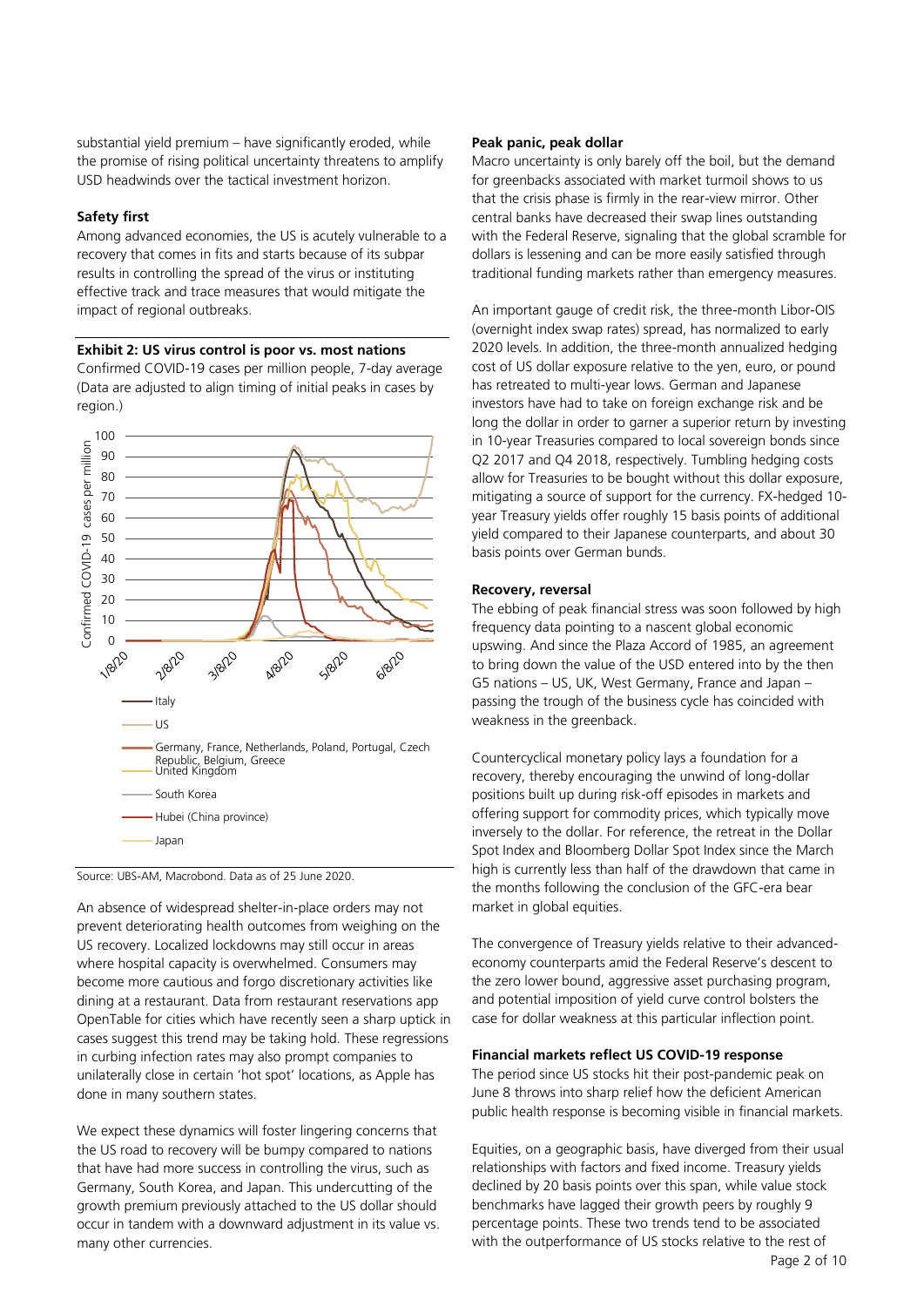the world, since the S&P 500 Index is dominated by mega-cap tech giants more so than other global markets. Growth stocks tend to provide better returns when activity is expected to be meager and borrowing costs are low.





Source: UBS-AM, Macrobond. Data as of 26 June 2020.

# **Exhibit 4: Dollar-centric financial stress is disappearing**

USD hedging costs, Libor-OIS (overnight index swap rates), and swap line use decline



Source: UBS Asset Management, Bloomberg. Data as of 25 June 2020.

But even though the US tech-heavy Nasdaq 100 Index is down only marginally over this span, global stocks ex-US dropped just 3.3% from June 8 through June 26, compared to a 7% pullback in the S&P 500 Index.

Particularly large drawdowns in US cyclically-sensitive stocks have been a key driver of this gap in returns. For instance, European industrials and banks have fallen 7 percentage points less than their US counterparts, underscoring how the continued uptick in coronavirus cases in populous, economically significant states is dimming optimism about the speed of the US recovery. Chinese tech stocks have also booked healthy gains during this stretch of flat performance for the Nasdaq 100 Index.

# **Political quagmire**

The November US elections may be a material risk event for the dollar, especially as investors evaluate the prospect of a reversal in USD-friendly policies. Both the Trump administration's pro-growth stances as well as those that weighed on global activity contributed to the greenback's ascension in recent years.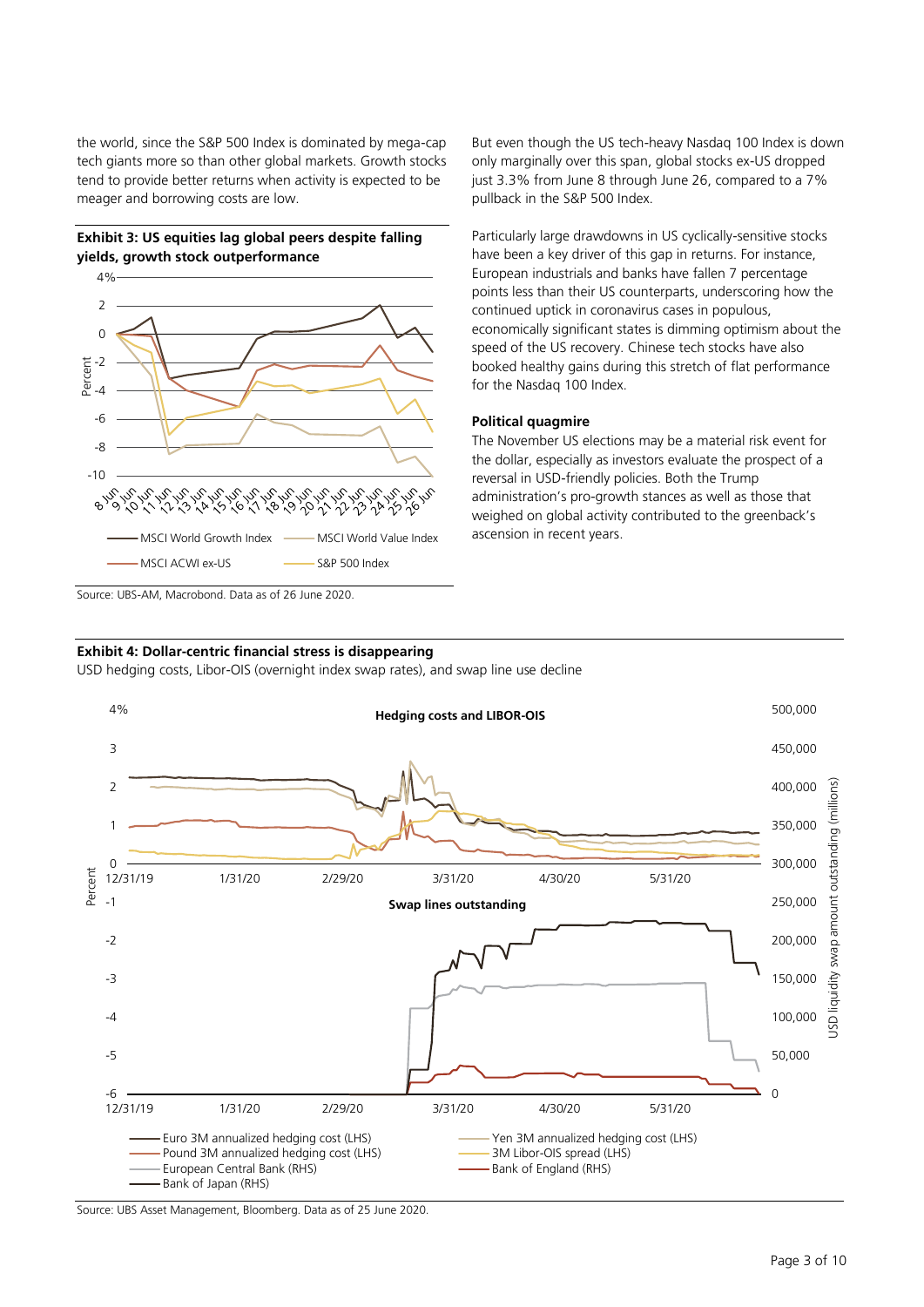The trade war was a negative for global growth and a positive for the dollar, as China's currency was the adjustment mechanism for these shifts in the terms of trade. Broader rises in the US dollar during the cross-border clash over commerce from March 2018 through December 2019 accentuated the drag on global activity

Polls and prediction markets suggest Democratic candidate Joe Biden will be the likely victor of the November 2020 US Presidential election, and he appears much less inclined to use tariffs as a policy tool. The White House's eagerness to walk back comments from trade adviser Peter Navarro suggesting that the phase one China trade deal was over also fortifies our belief that this pact will stay intact until the election. However, we remain wary, as the political calculus could shift in a way that elicits more aggressive policy alterations during the campaign.

On the positive side, the fiscal expansion ushered in by the Trump administration both raised real GDP growth and triggered a monetary offset from the Federal Reserve that pushed real rates to considerable premiums vs. most advanced economies.

The nature of the stimulus – tax cuts – enhanced the expected returns associated with funding US current account deficits and accumulating US financial assets, particularly equities. Biden's proposed plan calls for a reversal of part of the corporate tax cut, the establishment of a tax on book income, and doubling of the rate levied on overseas earnings.

These measures could dent the appeal of US equities, and the dollar as well. However, these dollar-negative initiatives could ultimately be outweighed by the possibility of a large fiscal expansion under a Democrat-controlled Congress.

The event itself may also create uncertainty that undermines confidence in US assets. US election infrastructure may lack the readiness to grapple with a deluge of mail-in ballots, which could slow the tabulation of results, potentially jeopardizing the perceived legitimacy of the results and in turn complicating any transition process. As the election nears and rises in prominence as a driver of price action, we believe that the increased focus on these possibilities is likely to be a negative for the dollar.

Different governments' decisions in how much or if soonexpiring fiscal support measures will be extended is a key variable for foreign exchange. We are somewhat concerned that US politicians may be unable to bridge ideological divides within and between parties to deliver a large enough fiscal package to prevent the recovery from stalling.

However, these fiscal cliffs not only in the US but around the world make the near-term picture relatively murky, with twosided risks that have uncertain market implications.

The poor US response to the COVID-19 crisis could buttress the case for meaningful government follow through, leading to a larger than anticipated fiscal expansion. Conversely, an underwhelming package from Congress could weigh on the dollar if the ensuing drag is perceived as relatively contained to the US economy, or potentially dollar positive if viewed as putting the outlook for global activity in peril, triggering a return to stressed market conditions.

This looming rise in the political uncertainty on the horizon stateside stands in stark contrast to developments in Europe, whose currency is the biggest weighting in most broad measures of the US dollar. The decline in fragmentation risk and increase in fiscal cohesion could potential buoy the euro area's post-COVID-19 expansion and even prompt a rerating of euro-dominated assets.

# **Down, but not out**

Our tactical call on the dollar is reflected in the many relative value opportunities we see across asset classes, but does not necessarily equate to a more bullish outlook for risk assets like equities.

Long European currencies against the dollar and long gold positions, as well as a variety of bets favoring select emergingmarket currencies, are among the purest expressions of this thesis.

For US dollar-based investors, this backdrop warrants increasing exposure to international equities on an unhedged basis. Separately, we see room for EM dollar-denominated debt to outperform as part of a catch-up trade associated with broadening risk appetite.

A call for the US dollar to retreat does not necessarily mean we expect a structural, sustained turn. And to be sure, a bout of weakness in the greenback is certainly not a dynamic that jeopardizes its status as the world's reserve currency with a dominant position in trade invoicing, reserve accumulation, and internationally-issued debt.

Our pessimism on the dollar is tempered by the elevated degree of economic uncertainty and countervailing forces that could limit the magnitude and length of any downdraft.

The dollar still offers above-average carry among G10 currencies, whereas the greenback was among the three lowest-yielding in G10 FX throughout the extended bear market from the early aughts until the financial crisis of 2008- 2009. The Federal Reserve's extreme reluctance to consider taking policy rates into negative territory should ensure the currency avoids such a fate at this juncture.

In addition, the enhanced carry embedded in emerging-market currencies relative to the dollar is not as attractive as in prior cycles. Some developing markets are suffering from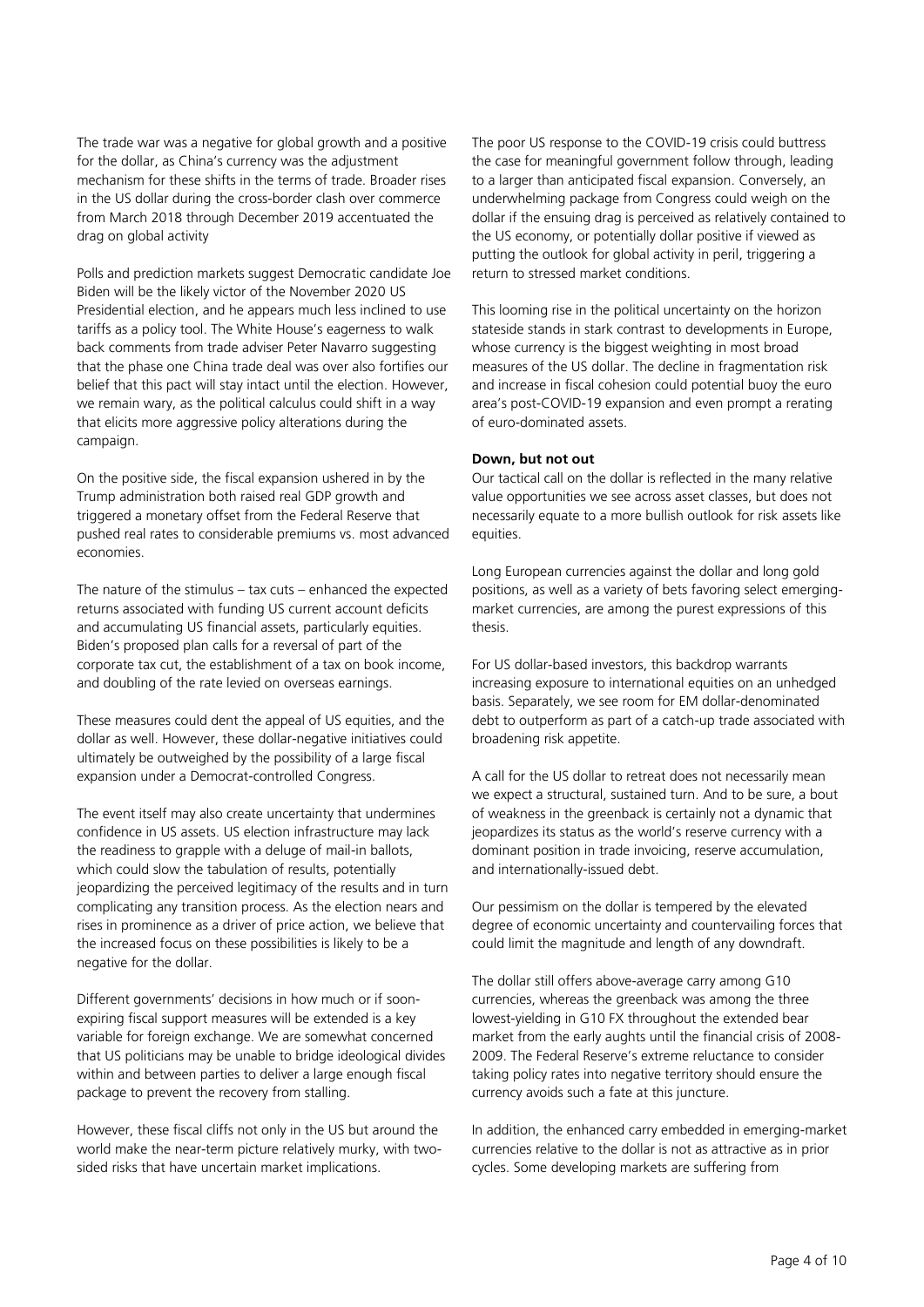acceleration in confirmed COVID-19 cases that could weigh on activity for a prolonged time or even spark political upheaval. Severe problems within one country can often sour sentiment on the entire group and boost the demand for dollars – even if the issue proves relatively idiosyncratic.

But these limits on US dollar strength fail to change our conviction in the direction it will travel over the coming

months. The disappearance of crisis conditions across markets, onset of an early cycle environment, corrosion of the forces that precipitated the multi-year advance in the dollar, and impending increase in US political uncertainty add up to a compelling case that the reversal in the world's reserve currency has more room to run.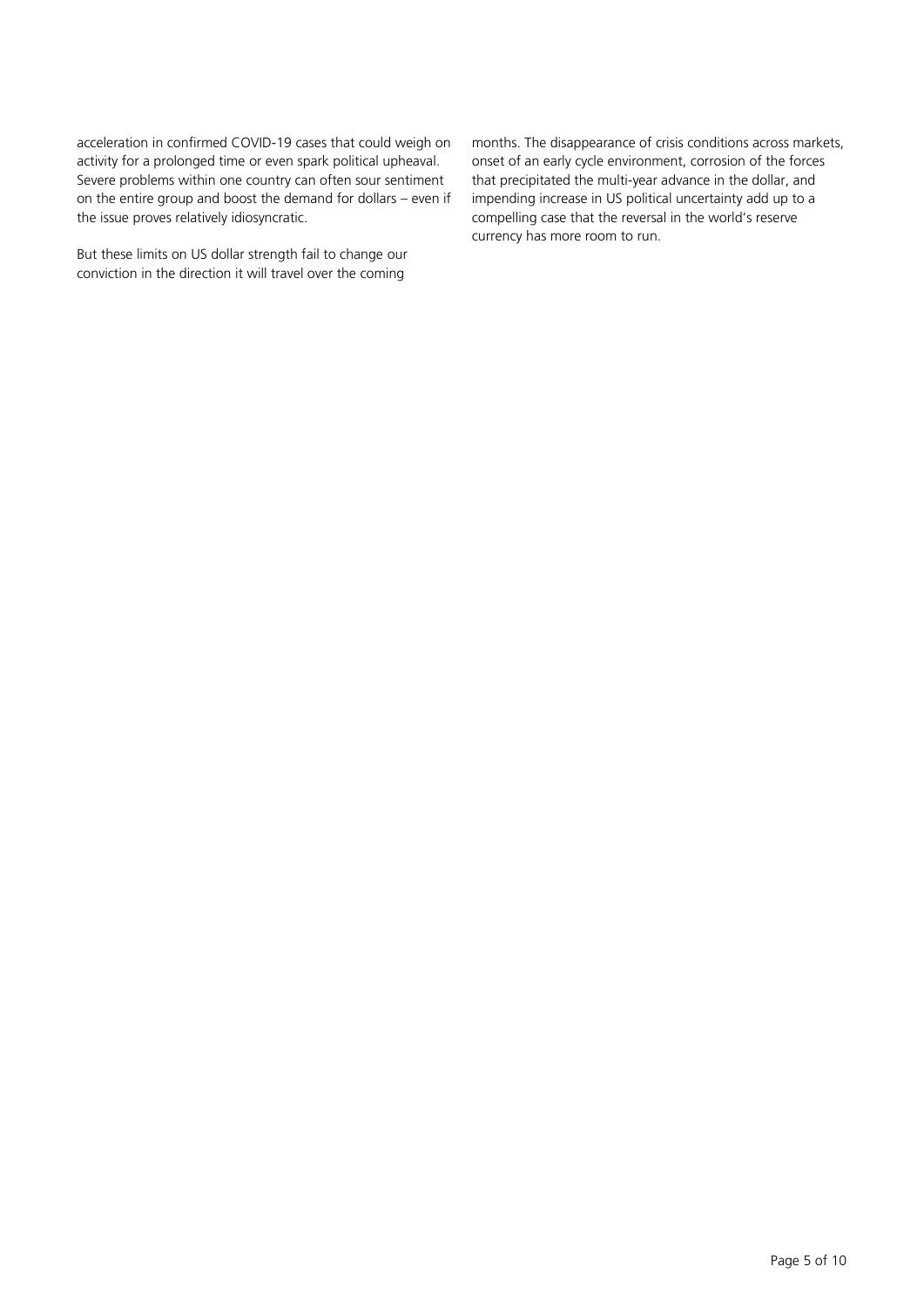

# **Asset class attractiveness**

The chart below shows the views of our Asset Allocation team on overall asset class attractiveness, as well as the relative attractiveness within equities, fixed income and currencies, as of 26 June 2020.



Source: UBS Asset Management Investment Solutions Macro Asset Allocation Strategy team as at 26 June 2020. Views, provided on the basis of a 3-12 month investment horizon, are not necessarily reflective of actual portfolio positioning and are subject to change.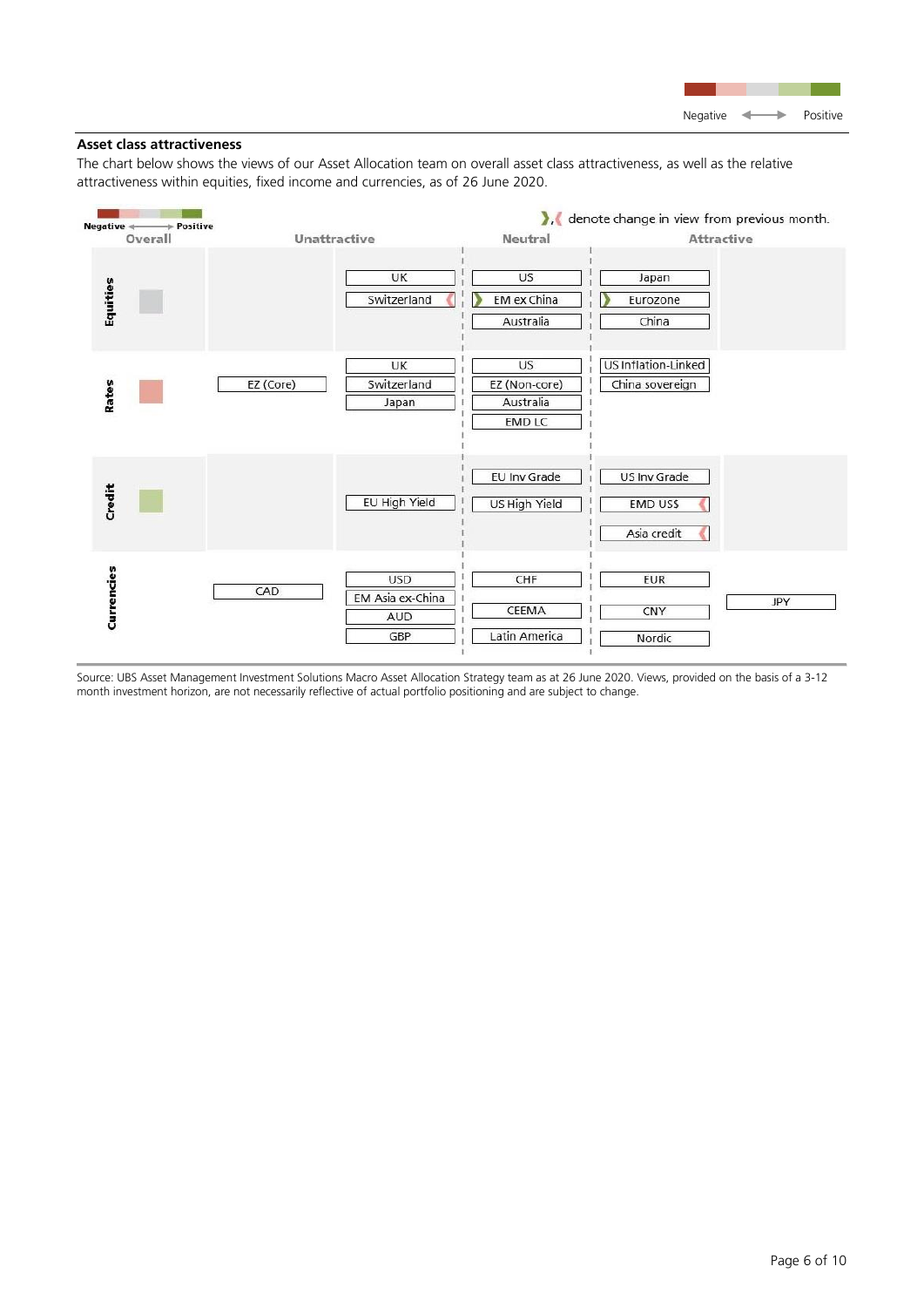

| <b>Asset Class</b>                        | Overall<br>signal | <b>UBS Asset Management's viewpoint</b>                                                                                                                                                                                                                                                                                                                                                                                                                                                                                                                                                                                                                                                                                                                                                                                                                                                                                                                                   |
|-------------------------------------------|-------------------|---------------------------------------------------------------------------------------------------------------------------------------------------------------------------------------------------------------------------------------------------------------------------------------------------------------------------------------------------------------------------------------------------------------------------------------------------------------------------------------------------------------------------------------------------------------------------------------------------------------------------------------------------------------------------------------------------------------------------------------------------------------------------------------------------------------------------------------------------------------------------------------------------------------------------------------------------------------------------|
| <b>Global Equities</b>                    |                   | - Global equities continue to price in a brisker economic normalization and associated<br>earnings recovery than we think is likely. Consumer and business scarring should limit<br>the extent of the recovery despite the immense monetary and fiscal accommodation.<br>We are cognizant of the possibility that risk assets become divorced from fundamentals<br>and overshoot to the upside amid an inflection point in economic activity, especially if<br>the initial burst of growth fosters the perception of a V-shaped rebound. However,<br>structurally higher multiples may ultimately be warranted should governments and<br>central banks successfully implement countercyclical macroeconomic policy and the<br>current experience is perceived to be a useful template to address future downturns.<br>We are neutral global equities and focused on relative value opportunities that offer<br>attractively priced exposure to the turn in global growth. |
| <b>US Equities</b>                        |                   | - US equities continue to command premium valuations. The sectoral composition drives<br>this dynamic, with a higher weighting towards acyclical defensive technology than<br>other markets. This characteristic may not prove a boon in the event that investors aim<br>to boost cyclical exposure.<br>- Civil unrest, subpar health outcomes among developed economies, and an ascension<br>of political uncertainty ahead of the November election loom as acutely American risks<br>with asymmetric downside potential.<br>- Nonetheless, unprecedented support from the Federal Reserve and the combination of<br>a hefty capital account surplus coupled with a global search for yield in a low-growth<br>backdrop diminish the left-tail risk while sustaining right-tail outcomes.                                                                                                                                                                               |
| <b>Ex-US Developed</b><br>market Equities | $\Box$            | - The relatively attractive valuation of non-US equities in advanced economies must be<br>balanced against their significant global exposure in what shaping up to be an uneven<br>recovery with trade volumes remaining depressed.<br>- Pockets of value can be found in Japan and portions of the European market such as<br>banks and Italy. Countries with significantly above-average public health outcomes and<br>fiscal impulses, namely Germany and Japan, are particularly attractive options to play<br>divergent economic outcomes associated with differing policy responses.                                                                                                                                                                                                                                                                                                                                                                                |
| <b>Emerging Markets</b><br>(EM) Equities  | L.                | - The stabilization of growth in China, one of our macroeconomic themes, is a positive<br>for the cohort, particularly for countries with the tightest economic and financial<br>linkages. However, a more conservative Chinese stimulus will likely limit positive<br>spillovers, with a lackluster outlook for global trade an overhang for EM at large. South<br>Korea's success in overcoming the pandemic also makes its domestic equities more<br>attractive than the broad EM index.<br>- The lack of flattening in the infection curve for many developing nations may delay a<br>return to economic health, but this headwind must be balanced against the potential<br>for an expansion in risk appetite and a less negative trend in earnings expectations.                                                                                                                                                                                                    |
| <b>China Equities</b>                     |                   | - China's superior fiscal and monetary capacity to respond to shocks along with its first-<br>in, first-out status on the global pandemic have allowed its domestic equities to hold<br>up better in 2020 compared to emerging market equities as a whole. We believe this<br>relative resilience will be sustained, with Beijing indicating a commitment to prioritize<br>employment and relax the deleveraging campaign.<br>- Headline risk may rise as the US election draws nearer, with bipartisan support for a<br>tougher stance towards the world's second-largest economy due to the condition of<br>trade, the COVID19 crisis, and Hong Kong's autonomy. So long as the phase 1 trade<br>deal remains intact, we believe the relative downside for Chinese equities is limited.                                                                                                                                                                                 |
| <b>Global Duration</b>                    | $\mathbb{R}^n$    | - The recent steepening of global yield curves shows how the longer end can serve as a<br>release valve for any signs of economic optimism as central bank commitments to keep<br>policy rates low remain credible.<br>- Nonetheless, sovereign fixed income continues to play an important diversifying role in<br>portfolio construction. Inflation-linked U.S. debt is preferred to plain vanilla Treasuries,<br>given the likelihood that any sustained back-up in yields will be concentrated in<br>inflation breakevens.                                                                                                                                                                                                                                                                                                                                                                                                                                            |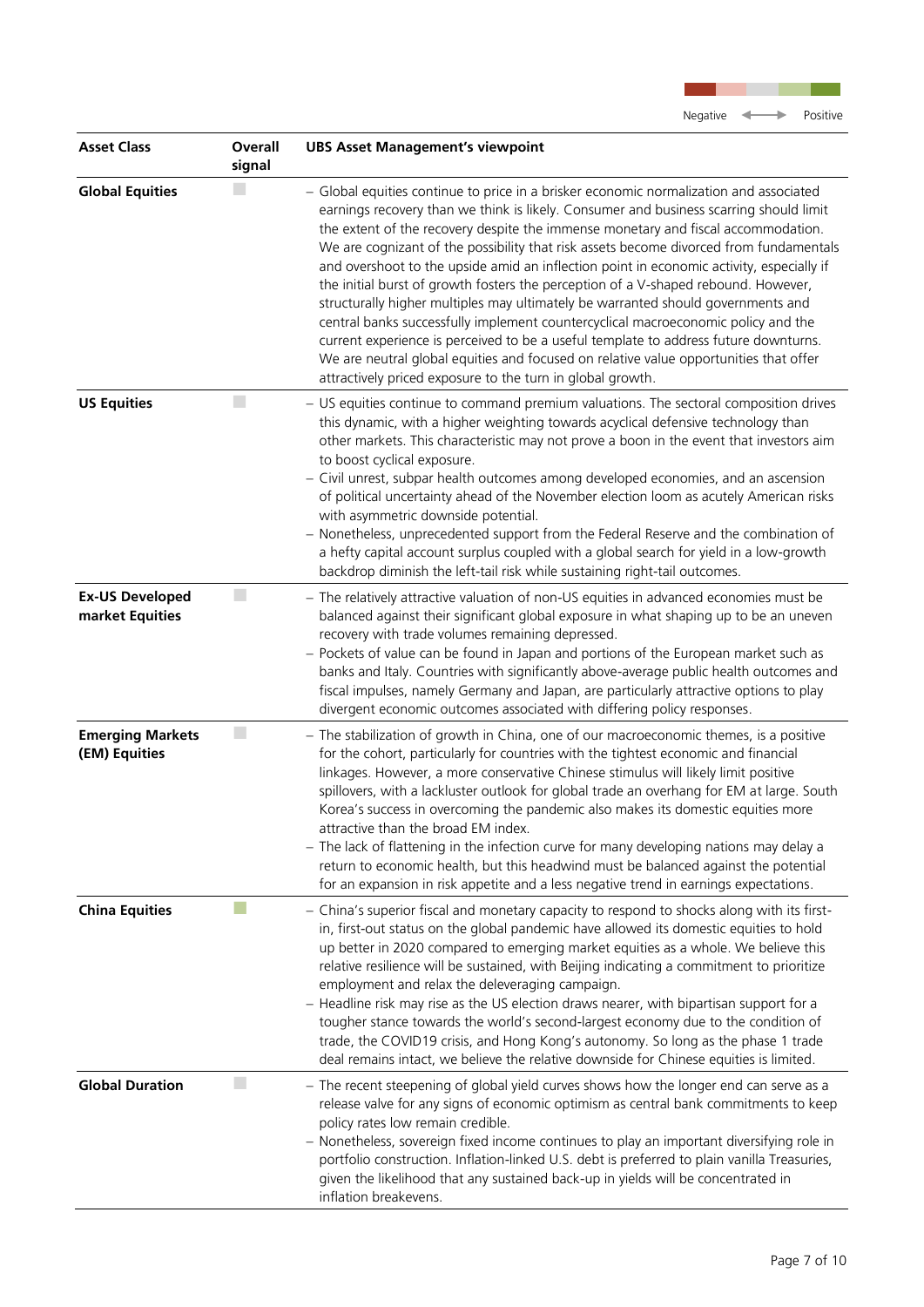

| <b>Asset Class</b>                                                    | Overall<br>signal           | <b>UBS Asset Management's viewpoint</b>                                                                                                                                                                                                                                                                                                                                                                                                                                                                                                                                               |
|-----------------------------------------------------------------------|-----------------------------|---------------------------------------------------------------------------------------------------------------------------------------------------------------------------------------------------------------------------------------------------------------------------------------------------------------------------------------------------------------------------------------------------------------------------------------------------------------------------------------------------------------------------------------------------------------------------------------|
| <b>US Bonds</b>                                                       |                             | - US Treasuries will likely remain the world's preeminent safe haven and top source of<br>risk-free yield, despite the year-to-date convergence in core borrowing costs among<br>sovereigns. The Federal Reserve's immense quantitative easing is an important<br>countervailing force against even more dramatic issuance. We expect a continued<br>steepening in the yield curve over time. Tweaks to the central bank's asset purchasing<br>program or explicit messaging would likely be deployed to cap any increase in yields<br>deemed detrimental to the burgeoning recovery. |
| Ex-US<br>Developed-market<br><b>Bonds</b>                             |                             | - We continue to see developed-market sovereign yields outside the U.S. as unattractive.<br>The Bank of Japan's domination of the Japanese government debt market and success<br>in yield curve control diminishes the use of the asset class outside of relative value<br>positions. The potential for European fiscal integration is a factor that may compress<br>periphery spreads, but perhaps at the expense of rising core borrowing costs, as well.                                                                                                                           |
| <b>US Investment</b><br>Grade (IG)<br><b>Corporate Debt</b>           |                             | - Fed support amid an improving economic outlook prompted us to boost outlook for<br>upside in the asset class. Even after a surge of issuance, US IG is one of the few sources<br>of quality yield available and therefore a likely recipient of ample global savings. The<br>duration risk embedded in high-grade debt may be a bigger detractor to future returns<br>over the near-term than credit risk.                                                                                                                                                                          |
| <b>US High Yield Bonds</b>                                            | $\mathcal{L}_{\mathcal{A}}$ | - The recovery in commodity prices and trough in activity have spurred a swift snap-back<br>in spreads, with the Bloomberg Barclays total return index for the safest junk bonds<br>(rated BB) closing at a record high on June 5.<br>- Elevated dispersion in the space and continued concern about how much COVID19<br>could hasten the bankruptcies of already embattled firms decreases the appeal of high<br>yield from a passive perspective.                                                                                                                                   |
| <b>Emerging Markets</b><br><b>Debt</b><br>US dollar<br>Local currency |                             | - Emerging market dollar-denominated bonds and Asian credit are enticingly valued and<br>poised to perform well in environments in which growth expectations improve or<br>stagnate, so long as highly adverse economic outcomes fail to materialize.<br>- The enhanced carry profile of local EM debt must be balanced against the potential for<br>currencies to serve as a release valve amid swelling fiscal and monetary policy<br>accommodation.                                                                                                                                |
| <b>Chinese Bonds</b>                                                  |                             | - Chinese government bonds have the highest nominal yields among the 10 largest fixed<br>income markets globally and have delivered the highest risk-adjusted returns of this<br>group over the last 5 and 10 years. The nation's sovereign debt has defensive<br>properties that are not shared by most of the emerging-market universe. We believe<br>that slowing economic growth, and inclusions to global bond market indices should<br>continue to push yields down during the next 3-12 months.                                                                                |
| Currency                                                              |                             | - Foreign exchange markets provide the cleanest expressions for relative value positions<br>across a variety of themes and time horizons, particularly protection in the event<br>downside risks manifest.<br>- The US dollar is overvalued. The shrinking US yield premium incentivizes global<br>investors to hedge dollar-denominated exposures and may herald a sustained turn the<br>greenback, especially in the event a global turn in activity endures and is accompanied<br>by stronger performance outside the US.                                                          |

Source: UBS Asset Management. As of 26 June 2020. Views, provided on the basis of a 3-12 month investment horizon, are not necessarily reflective of actual portfolio positioning and are subject to change.

# **A comprehensive solutions provider**

UBS Asset Management Investment Solutions manages USD 120 billion (as of 31 March 2020). Our 100+ Investment Solutions professionals leverage the depth and breadth of UBS's global investment resources across regions and asset classes to develop solutions that are designed to meet client investment challenges. Investment Solutions' macro-economic and asset allocation views are developed with input from portfolio managers globally and across asset classes.

For more information, contact your UBS Asset Management representative or your financial advisor.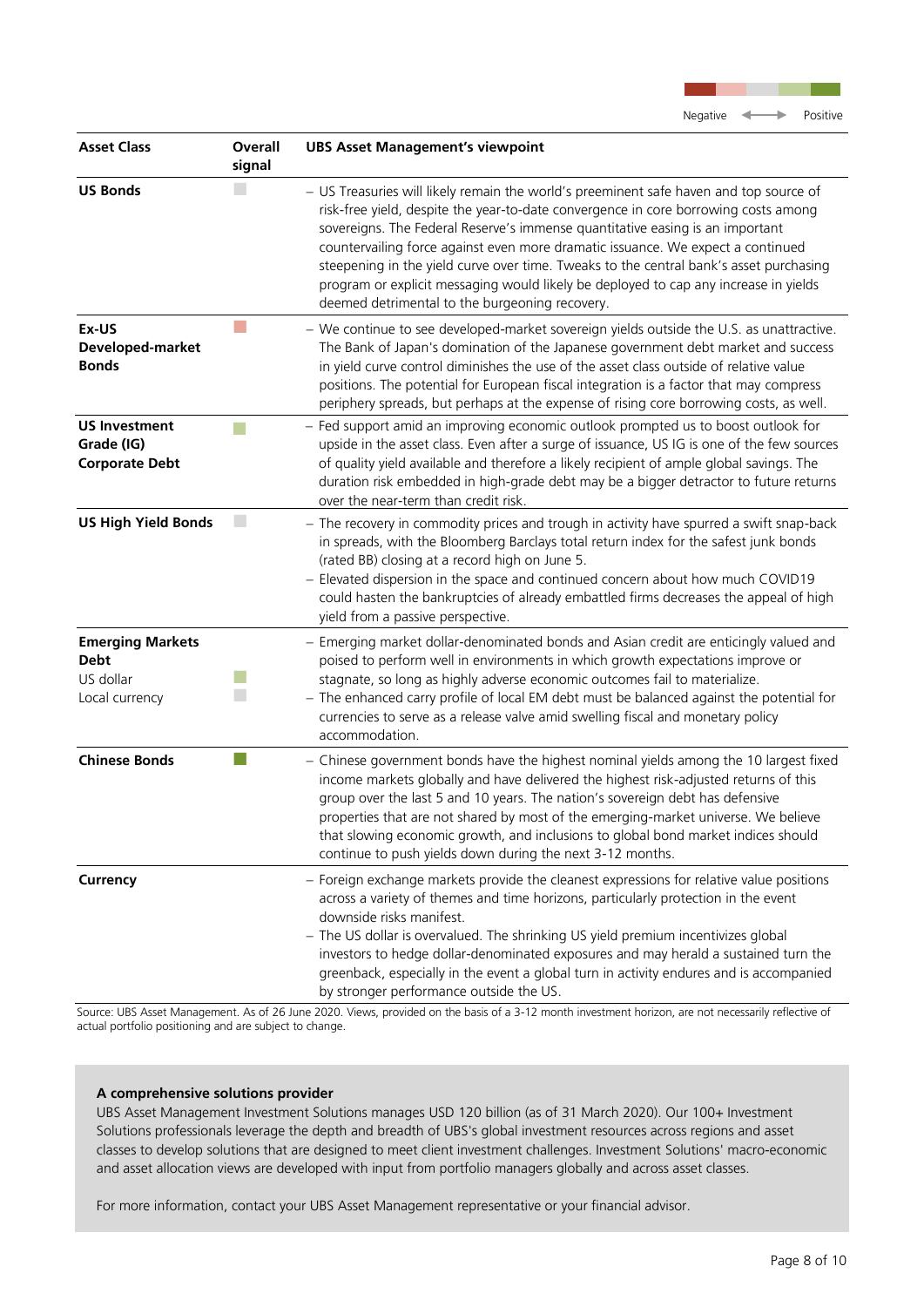#### **For marketing and information purposes by UBS. For global professional / qualified / institutional clients and investors and US retail clients and investors.**

This document does not replace portfolio and fund-specific materials. Commentary is at a macro or strategy level and is not with reference to any registered or other mutual fund.

#### **Americas**

The views expressed are a general guide to the views of UBS Asset Management as of June 2020. The information contained herein should not be considered a recommendation to purchase or sell securities or any particular strategy or fund. Commentary is at a macro level and is not with reference to any investment strategy, product or fund offered by UBS Asset Management. The information contained herein does not constitute investment research, has not been prepared in line with the requirements of any jurisdiction designed to promote the independence of investment research and is not subject to any prohibition on dealing ahead of the dissemination of investment research. The information and opinions contained in this document have been compiled or arrived at based upon information obtained from sources believed to be reliable and in good faith. All such information and opinions are subject to change without notice. Care has been taken to ensure its accuracy but no responsibility is accepted for any errors or omissions herein. A number of the comments in this document are based on current expectations and are considered "forward-looking statements." Actual future results, however, may prove to be different from expectations. The opinions expressed are a reflection of UBS Asset Management's best judgment at the time this document was compiled, and any obligation to update or alter forward-looking statements as a result of new information, future events or otherwise is disclaimed. Furthermore, these views are not intended to predict or guarantee the future performance of any individual security, asset class or market generally, nor are they intended to predict the future performance of any UBS Asset Management account, portfolio or fund.

#### **EMEA**

The information and opinions contained in this document have been compiled or arrived at based upon information obtained from sources believed to be reliable and in good faith, but is not guaranteed as being accurate, nor is it a complete statement or summary of the securities, markets or developments referred to in the document. UBS AG and / or other members of the UBS Group may have a position in and may make a purchase and / or sale of any of the securities or other financial instruments mentioned in this document. Before investing in a product please read the latest prospectus carefully and thoroughly. Units of UBS funds mentioned herein may not be eligible for sale in all jurisdictions or to certain categories of investors and may not be offered, sold or delivered in the United States. The information mentioned herein is not intended to be construed as a solicitation or an offer to buy or sell any securities or related financial instruments. Past performance is not a reliable indicator of future results. The performance shown does not take account of any commissions and costs charged when subscribing to and redeeming units. Commissions and costs have a negative impact on performance. If the currency of a financial product or financial service is different from your reference currency, the return can increase or decrease as a result of currency fluctuations. This information pays no regard to the specific or future investment objectives, financial or tax situation or particular needs of any specific recipient. The details and opinions contained in this document are provided by UBS without any guarantee or warranty and are for the recipient's personal use and information purposes only. This document may not be reproduced, redistributed or republished for any purpose without the written permission of UBS AG. This document contains statements that constitute "forward-looking statements", including, but not limited to, statements relating to our future business development. While these forward-looking statements represent our judgments and future expectations concerning the development of our business, a number of risks, uncertainties and other important factors could cause actual developments and results to differ materially from our expectations.

#### **UK**

Issued in the UK by UBS Asset Management (UK) Ltd. Authorised and regulated by the Financial Conduct Authority.

#### **APAC**

This document and its contents have not been reviewed by, delivered to or registered with any regulatory or other relevant authority in APAC. This document is for informational purposes and should not be construed as an offer or invitation to the public, direct or indirect, to buy or sell securities. This document is intended for limited distribution and only to the extent permitted under applicable laws in your jurisdiction. No representations are made with respect to the eligibility of any recipients of this document to acquire interests in securities under the laws of your jurisdiction. Using, copying, redistributing or republishing any part of this document without prior written permission from UBS Asset Management is prohibited. Any statements made regarding investment performance objectives, risk and/or return targets shall not constitute a representation or warranty that such objectives or expectations will be achieved or risks are fully disclosed. The information and opinions contained in this document is based upon information obtained from sources believed to be reliable and in good faith but no responsibility is accepted for any misrepresentation, errors or omissions. All such information and opinions are subject to change without notice. A number of comments in this document are based on current expectations and are considered "forward-looking statements". Actual future results may prove to be different from expectations and any unforeseen risk or event may arise in the future. The opinions expressed are a reflection of UBS Asset Management's judgment at the time this document is compiled and any obligation to update or alter forwardlooking statements as a result of new information, future events, or otherwise is disclaimed. You are advised to exercise caution in relation to this document. The information in this document does not constitute advice and does not take into consideration your investment objectives, legal, financial or tax situation or particular needs in any other respect. Investors should be aware that past performance of investment is not necessarily indicative of future performance. Potential for profit is accompanied by possibility of loss. If you are in any doubt about any of the contents of this document, you should obtain independent professional advice.

#### **Australia**

This document is provided by UBS Asset Management (Australia) Ltd, ABN 31 003 146 290 and AFS License No. 222605.

#### **China**

The securities may not be offered or sold directly or indirectly in the People's Republic of China (the "PRC"). Neither this document or information contained or incorporated by reference herein relating to the securities, which have not been and will not be submitted to or approved/verified by or registered with the China Securities Regulatory Commission ("CSRC") or other relevant governmental authorities in the PRC pursuant to relevant laws and regulations, may be supplied to the public in the PRC or used in connection with any offer for the subscription or sale of the Securities in the PRC. The securities may only be offered or sold to the PRC investors that are authorized to engage in the purchase of Securities of the type being offered or sold. PRC investors are responsible for obtaining all relevant government regulatory approvals/licenses, verification and/or registrations themselves, including, but not limited to, any which may be required from the CSRC, the State Administration of Foreign Exchange and/or the China Banking Regulatory Commission, and complying with all relevant PRC regulations, including, but not limited to, all relevant foreign exchange regulations and/or foreign investment regulations.